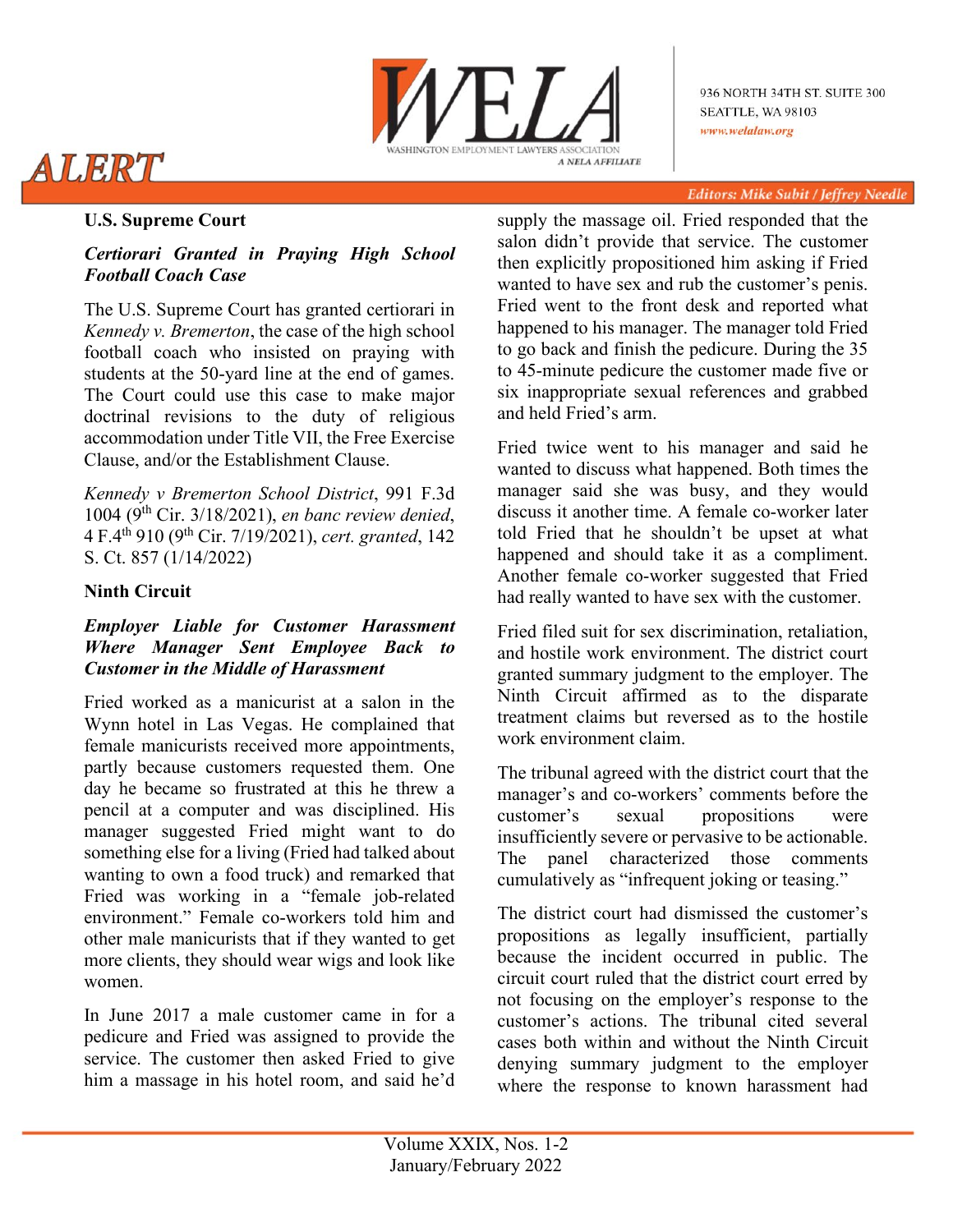

subjected the employee to further harassment. Here, the manager not only failed to take immediate corrective action, but she also directed him to return to the harassing customer. The manager's direction "discounted and effectively condoned the customer's sexual harassment."

The panel held that Fried's testimony that his experience with the customer made him feel "absolutely horrible" and "uncomfortable" was sufficient to create a question of act about subjective unwelcomeness. The customer repeatedly harassed Fried over a 20-minute period. The court ruled that a jury could find that the harassment was objectively severe. A jury could also consider the comments of his coworkers about the harassment.

*Fried v. Wynn Las Vegas, LLC*, 18 F. 4<sup>th</sup> 643 (9<sup>th</sup>) Cir. 11/18/2021) (Christen, Bennett, Silver (D.  $(A.Z)$ 

## *Male Graduate Student/Employee Alleging Gender Biased Discipline States a Title IX Claim*

Doe was a Chinese national graduate student months away from completing his Ph.D. in biochemistry. After an interim suspension, he was suspended for two years after a finding that he violated the University's dating violence policy by placing Jane Roe "in fear of bodily injury," As a result, Doe lost his housing, his job as a teaching assistant on campus, his ability to complete his Ph.D., and his student visa. Doe sued the University through the University of California (the "Regents"), alleging that it violated Title IX when it discriminated against him on the basis of sex in the course of his Title IX disciplinary proceeding.

After one out of thirteen Title IX charges were affirmed administratively, Doe filed a petition for writ of mandamus in which he challenged the disciplinary proceedings and decision rendered by the University. On April 3, 2018, Doe's motion to stay the decision and sanction was granted, finding in relevant part that the evidence did not support the University's findings. But this relief came too late, and Doe lost his student visa status.

Doe filed a complaint with the district court stating eight causes of action for violations of Title IX, the Fourteenth Amendment, and state law. All claims were dismissed with leave to amend. In the FAC Doe alleged that external pressures impacted how the claim was handled, there existed an internal pattern and practice of gender related bias against males, and specific instances of bias in Doe's case. The amended complaint was also dismissed, and Doe appealed. The only issue on appeal was whether Doe sufficiently pled that he was discriminated against "on the basis of his sex" during the course of the disciplinary proceeding. The Ninth Circuit reversed.

To survive a motion to dismiss a Title IX complaint, a plaintiff "need only provide '*enough facts* to state a claim for relief that is plausible on its face,'" and second, "[s]ex discrimination need not be the only plausible explanation or even the most plausible explanation for a Title IX claim to proceed," (emphasis original) (Internal citation omitted). After reciting a substantial number of procedural irregularities, the Court ruled "[r]ather, at some point an accumulation of procedural irregularities all disfavoring a male respondent begins to look like a biased proceeding despite the Regents' protests otherwise." The combination of external pressures, an internal pattern and practice of bias, along with allegations concerning Doe's particular disciplinary case, gave rise to a plausible inference that the University discriminated against Doe on the basis of sex.

*Doe v. Regents of the University of California*, 23 F.4<sup>th</sup> 930 (9<sup>th</sup> Cir. 1/11/2022) (Callahan, Forrest, Amon  $(E.D.N.Y.)$ )